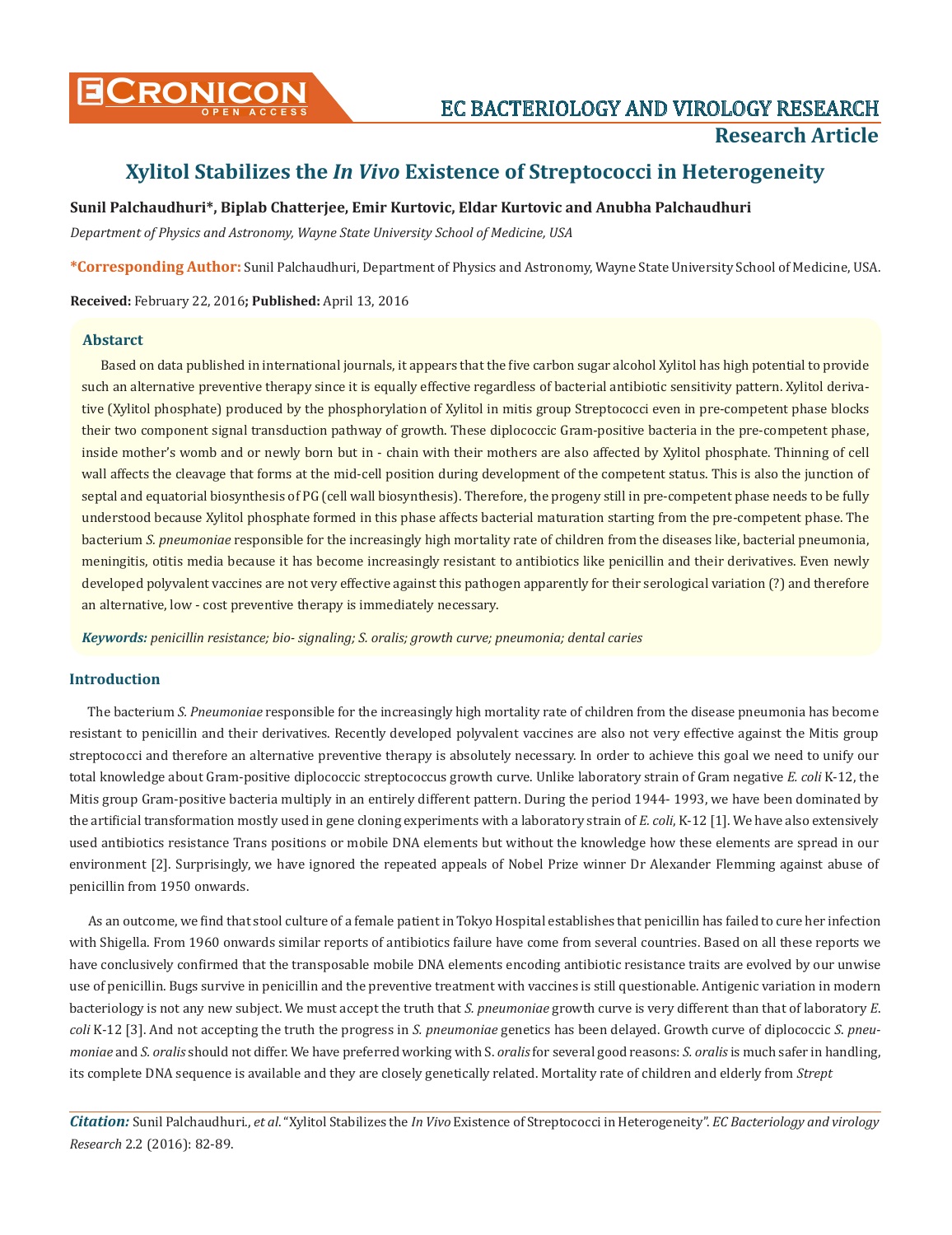### **Xylitol Stabilizes the** *In Vivo* **Existence of Streptococci in Heterogeneity**

*pneumoniae* is increasing at a very high rate even in the presence of many newer derivatives of penicillin and availability of polyvalent vaccines for the last 22 years (1993-2015). We have recently published articles in reputed journals defining the growth of Mitis group bacteria in three phases: pre-competent, competent and post-competent [3-5]. It is becoming increasingly clear that Griffith's Smooth (S) and Rough (R) colonies as reported in 1928 has laid the foundation of bacterial genetics (6). We have repeated his experiment and fully analyzed the R colony formed when grown to saturation on blood agar solid medium. In fact, his rough colony is equivalent to the stationary phase or latent phase when grown in liquid broth (TSB or BHI). In the latent phase they all silently prevail together in an unusual pattern of existence; genetically their growth in different phases and potential of pathogenesis are not altered except differential expression of pathogenesis [7]. It is high time now that the penicillin resistance has created a crisis in the treatment of infectious diseases. We therefore have developed an idea of alternative preventive therapy with Xylitol, a low calorie, five carbon sugar alcohol, neither alcohol nor sugar.

In mit is group Streptococci, penicillin resistance takes place by the point mutations of their chromo *somal* PBP (penicillin binding protein) genes. These genes encode five high molecular weight proteins, essential for peptide glycan bio synthesis. The genes of these five proteins PBP1a, PBP 1b, PBP2a, PBP 2b and PBP2x are all chromosomal and are altered only by point mutations (a single base alteration). We think that the Xylitol phosphate formed by the mitis group bacteria during growth in Xylitol containing nutrient rich broth and inhibits their reproduction. Thinning of cell wall affects the cleavage that forms at the mid-cell position. This is also the junction of septal and equatorial biosynthesis of PG (cell wall biosynthesis). We find that these investigators have not considered the pre-competent phase at all and therefore the competent phase has received all the attention. What is more, the bacterial population even in their precompetent phase if grown in Xylitol, Xylitol phosphate (or any other intermediate compound) formed has highly derogatory effection their continuation by cell division. Recently, *Morlot et al*. have reported an involvement of PBP2x and ser/there protein kinase in *S. pneumoniae* morphogenesis [8,9]. We have also presented our data in an international meeting in India (abstract published [10]) that we should be able to apply Xylitol in combination with fluoride to prevent pneumonia and TB caused by Gram positive bacteria by a common signaling mechanism even their G/C ratio are significantly different. Morphogenesis or an index of growth in different phases needs to be fully appreciated to think of an effective remedy to stop the increasing mortality rate of our children and the elderly from bacterial pneumonia and morbidity from dental caries.

### **Materials and Methods**

Bacterial strains and experimental protocols have been published in our recent articles [11,12]. Gram-positive diplococcic Streptococcus strains saved in their separate stabs (mother stock): overnight cultures of *S. oralis* are diluted 10,000-fold in a rich broth TSB or BHI by our previously described dilution procedure and grown at 37°C with or without shaking to saturation. Optical microscopy after Gram-staining technique with crystal violet and scanning electron microscopy has been used. Crystal violet solution is always prepared fresh and filtered through a sterile membrane filter disc (0.2um). Before starting experiments we have streaked our over night cultures on blood agar medium and the single colony transferred with sterile tooth picks onto CNA as well as MacConkey-lactose plates. Then the pure colony which grows only on CNA medium is used in our experiments. After shadowing with gold for 10 to 20 seconds, the sample is visualized by a scanning electron microscope, JEOL JSM -7600F at 15 kV.

### **Results**

### **Penicillin resistance by point mutations in their PBP genes**

Bacterial bio-communication via one or two component signal transduction system appears to be regulating bacterial growth cycle even in the presence of bactericidal penicillin but their details need to be fully analyzed. These diplococcic bacteria live silently in a stationary phase or latent phase in the nasopharynx of children. Silent phase means bacterial metabolism is completely turned off by the bacteria. The conditionally non-growing bacteria in their latent phase are usually resistant to all our beta- lactams (penicillin and its derivatives) but question is how the growing bacteria survive in our beta lactam drugs. Penicilin resistant viridans group streptococci including *pneumococcl* and the dental pathogen *S. mutans* have altered their PBPs by point mutations. The few mutants already present may grow faster by the nutrients as the majority of their population are lysed by the bactericidal effect of penicillin. The beta-lactamases are not known to occur in Streptococcal species [13]. Question remains how are these PBPs mutated Unlike Gram-negative bacteria, an

*Citation:* Sunil Palchaudhuri., *et al*. "Xylitol Stabilizes the *In Vivo* Existence of Streptococci in Heterogeneity". *EC Bacteriology and virology Research* 2.2 (2016): 82-89.

83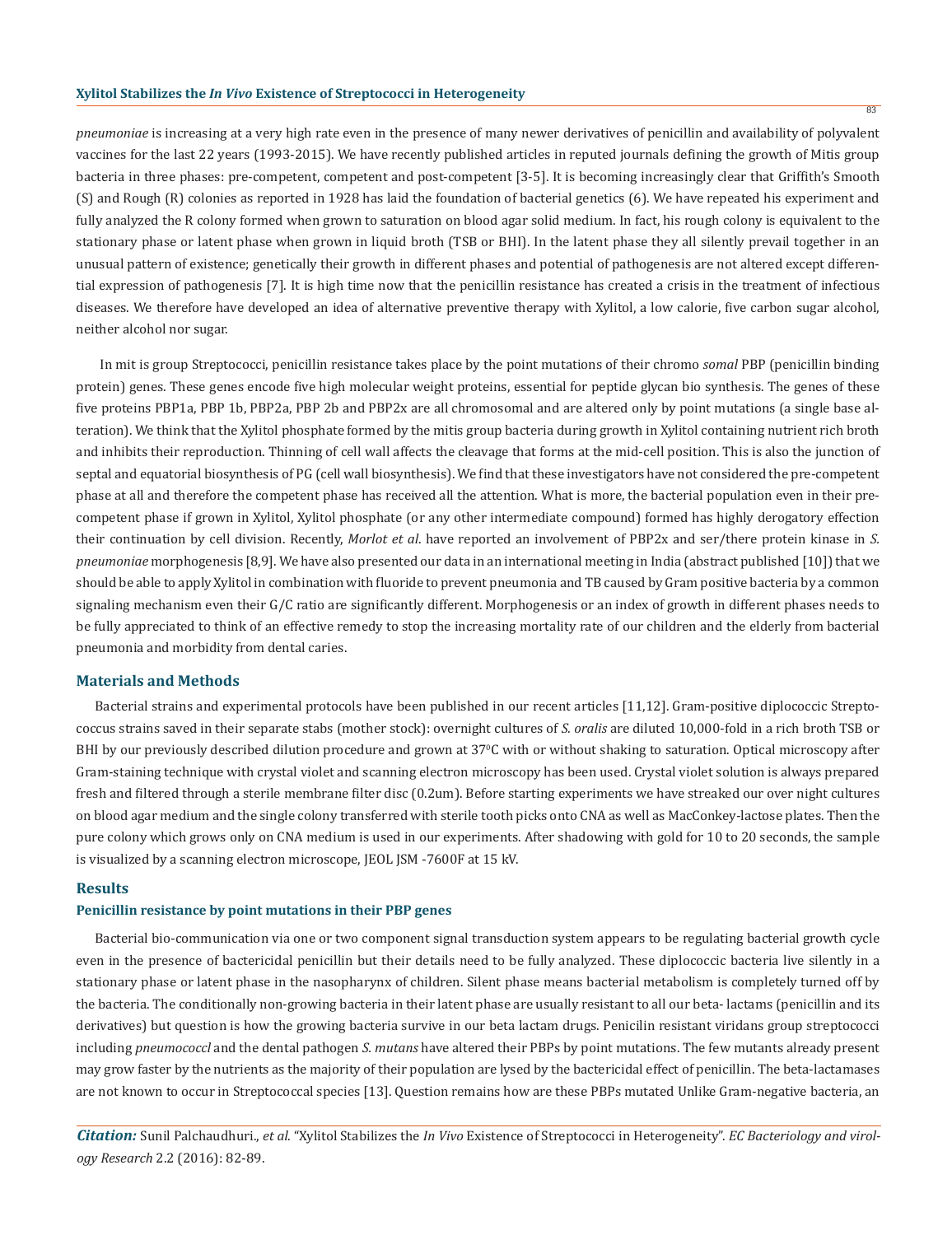involvement of any extra-chromosomal DNA elements is a remote possibility but alterations of the progeny chromosome (2000- 2300Kb long) and alterations of PBPs may be induced by an abuse of penicillin has a role not in the alterations of PBPs but in the selection of rare mutants which usually arise during error prone DNA replication.

The role of *StkP* inc ell division and its modulation by an Interaction with penicillin binding protein PBP2x has been reported in a recent article of Morlot et al, 2013 (8). Their published article has stated "*StkP* and PBP2X interaction is mediated by their extracellular regions and that the complex thus formed is inhibited *in vitro* in the presence of cell wall fragments". What do they mean by extracellular regions? The *StkP* and PBP2x proteins are located in the membrane but at the junction where peripheral and septal bio-synthesis takes place. In this article we call this junction a cleavage site. Growth in Xylitol causes a displacement of the *stkP* and PBP2X by the thinning of cell wall thickness apparently ending in spheroplasts [10,11]. Such dislodgement of PBP2X, *StkP* affects their ability to bio-communicate (Figure 1, Saha Institute presentation). Xylitol derivative, or probably Xylitol phosphate is formed by the phosphorylation of Xylitol during their growth even in pre-competent phase. Disturbance in the orientation of *StkP* and PBP2x is an obvious outcome by the thinning of cell wall thickness (probably cell wall cross-links are collapsed) and the unfolding of peptidoglycan layers occurs in those who are in the competent phase; but we should not forget that these bacteria grow in heterogeneity of their population in different growth phases, pre-competent, competent and post-competent [3,4].

# **The pre-competent phase affected by Xylitol phosphate formed during their import via fructose PTS transporter**

In our experiments we have strictly followed pneumococcal growth in both solid blood agar media and liquid broth (BHI/TSB). We agree with Trahan *et al.* that Xylitol uptake and accumulation is mediated via a constitutive fructose PTS transporter while *S. oralis* is growing in nutrient broth [5,6]. Presence of Xylitol in normal growth media causes thinning of cell wall until protoplasts are formed and the entire population prevails in heterogeneity. When these protoplasts prevailing in the bacterial growth chain are ruptured, the population falls apart resulting in the release of entire population and the heterogeneity is seen even by optical microscopy after staining with crystal violet as used by century old Gram-staining technique [14]. But these protoplasts may not be visualized by standard Gram- staining which depends on an interaction between crystal violet and the bacterial cell wall. Thus the latent phase (Silent existence) of bacteria is affected and they initiate a new growth (Figure 2). Figure 2a shows the heterogeneity of the population usually prevails in their latent phase and Figure 2b shows the individual members in the chain after pipetting commonly used in microbiological labs. The members in the competent phase as well as in pre-competent phase are affected by their growth in Xylitol (*StkP* and PBP2x displaced), unfolding of the cell wall peptide glycan layers occurs around their protoplasts. We should also think about those in pre-competent phase with limited numbers of peptidoglycan layers are also affected, dimension reduces. Heterogeneity of sizes and shapes can be stabilized in chain by their growth in Xylitol, 2% or higher. The old has already lost their cell wall and has been ignored by many investigators because crystal violet dye used in our century old Gram staining technique fails to make them visible. Dislodgement of the PBP2X, *StkP* will interfere in their ability to bio-communicate (Figure 1a, 1b). Until now complete growth curve of *S. pneumoniae* is not available except Dr. Griffith has observed two types of bacterial colonies on blood agar medium: Smooth and Rough colonies.

Significantly, the population in the pre-competent phase either growing in mother's body or just born but both are affected in the presence of Xylitol. The entire population has been affected by the growth in Xylitol (2%): They all are stabilized but sizes are much smaller than the normal ones and appear spherical or spheroplsts. A few competent ones appear as diplococcic but most of the population have been affected in sizes from 1.8um  $\pm$  1um to approximately 0.1um but not shapes. They are diminished in sizes (spheroplasts) but still in chains, larger than 100nm, 100nm and smaller (Figure 1 with 100nm scale). A few diplococcic bacteria are also seen attached to their children. Comparison between the two populations of the same mitis group bacteria grown in rich broth, with and without Xylitol, helps us to appreciate their growths in chains and clusters.

*Citation:* Sunil Palchaudhuri., *et al*. "Xylitol Stabilizes the *In Vivo* Existence of Streptococci in Heterogeneity". *EC Bacteriology and virology Research* 2.2 (2016): 82-89.

84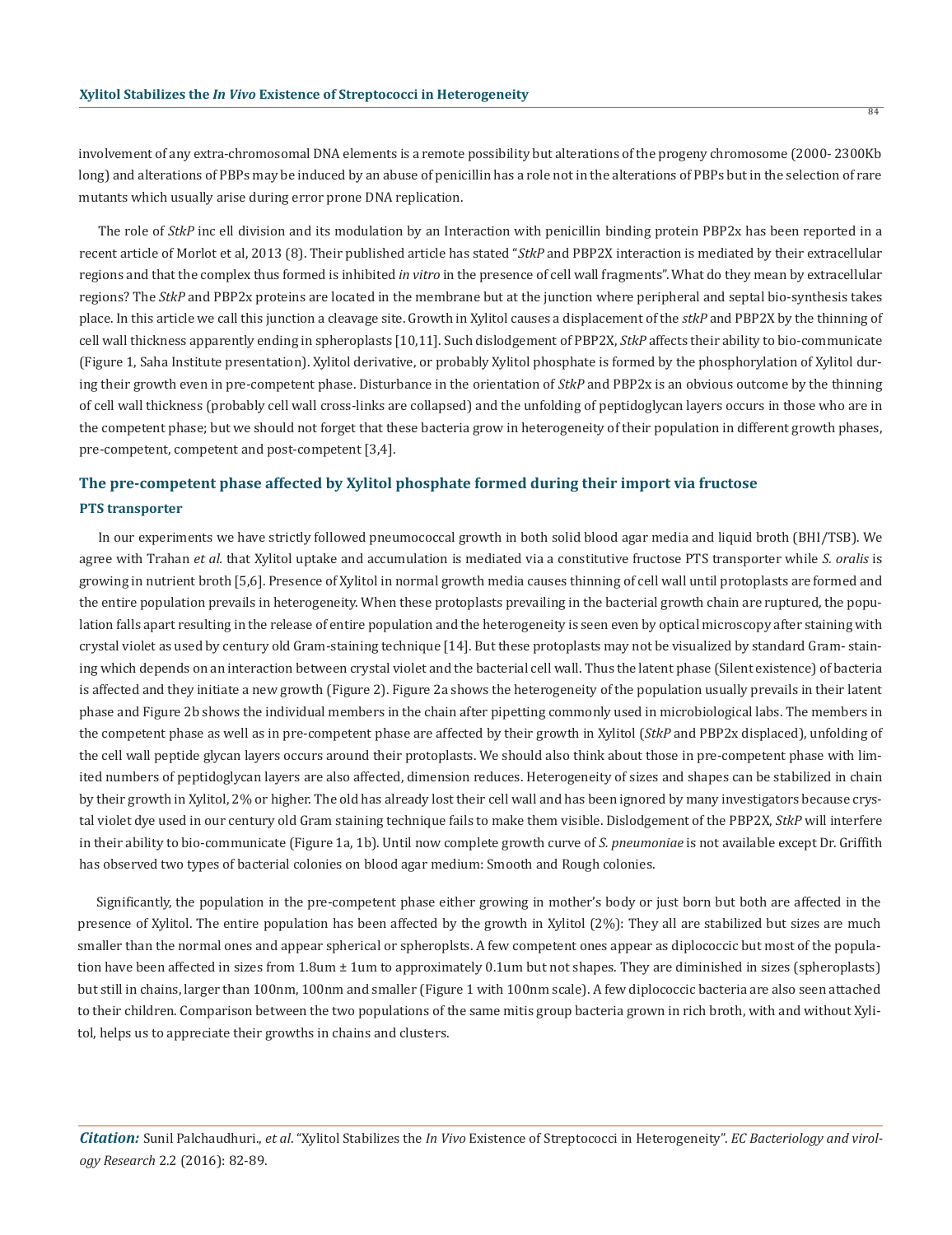

*Figure 1a: Population grown overnight in TSB plus 2% xylitol and visualized by SEM at high magnification (x45,000). The xylitol phosphate or xylitol derivative is formed which apparently affects the biosynthesis of cell wall peptidoglycan layers. Multiplication of these Gram-positive Streptococcus is very different than that of Gram negative laboratory strain E.coli K-12*

*Figure 1b: Optical microscopy magnified 1000X. The S.oralis population after 7 hours growth (stationary phase) is standard Gram staining with crystal violet6. It confirms that stationary phase population represents the mixture of purple band pink combined in the same chain. We think that the old ones are pink (like Gram negative bacteria) due to thinning of S.oraliscell wall thickness, and the young ones appers stronger than the pink, because of their cell wall's peptidoglycan layers difference. They are also showing theirt growth in branches*

### **Latent phase of growth in liquid broth and opaque or rough colonies in solid blood agar**

The growth pattern of *S. oralis* as presented in this work provides an excellent explanation about the origin of rough colonies as recorded by Griffith in his 1928 laboratory note book [6]. The irregular contour of his rough colony on solid blood agar medium after 24 hours or longer period of growth supports streptococcal population growing in heterogeneity: baby, adult and the old in a single chain. We have established that they all do prevail in -chains but differ considerably from the Gram negative *E. coli* K-12. The old Grampositive Streptococcus appears pinkish but still differs from the pink Gram-negative *E.coli* K-12 (As shown in Figure 1). Thinning of cell wall thickness renders them in competent to interact with crystal violet. Such a difference is not due to any bacterial contamination but appears to be thinning of their cell wall peptide glycan layers.

Because these bacteria grow in a long chain but in heterogeneity of sizes, it is not possible to accurately measure their dimension but their prevailing in heterogeneity has been confirmed by our SEM analysis of the stationary phase bacteria (Figure 2). The post-competent phase contains their total population with heterogeneity of morphology and sizes. The post- component phase culture, equivalent to R colony grown on blood agar medium shows their prevailing in heterogeneity. One such chain of *S. oralis* is presented in Figure 2(a). In the same field of electron micrograph, the diplococcic individuals in a pair and the old in a short chain are seen probably dissociated from the main chain during our sample preparation. The old incompetent have lost the cell wall thickness by the loss of peptidoglycan layers and therefore they look like spheroplasts with diminishing sizes. Size heterogeneity of the entire population has been clearly visualized by SEM when the same sample is subjected to shearing force as shown in Figure 2(b). It is a possibility that such shearing force may rupture the mothers who hide their progeny in their body. Figure 3 also supports this conclusion.

*Citation:* Sunil Palchaudhuri., *et al*. "Xylitol Stabilizes the *In Vivo* Existence of Streptococci in Heterogeneity". *EC Bacteriology and virology Research* 2.2 (2016): 82-89.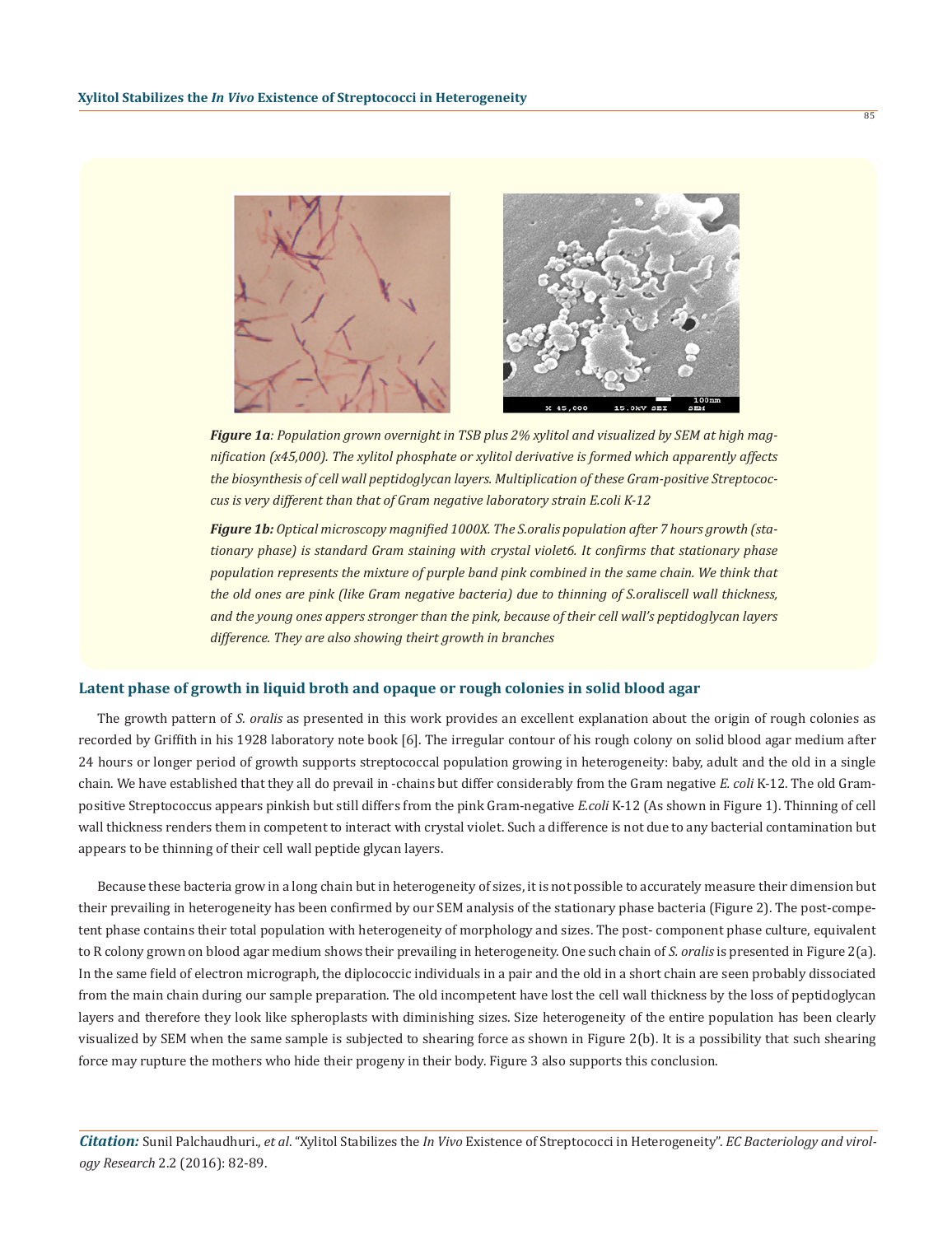

*Figure 2(a): (Left): rough colony of the S.oralis as visualized by scanning electron microscopy(SEM) at a magnification of 3000X. The members of the rough colony prevail in a long chain with heterogeneity. Individual diplococcus in a pair (below this long chain) and the old population in a short chain (above the long chain) appear due to breakage at random during sample preparation.*

*Figure 2b: (Right): the size heterogeneity of the S.oralis individuals when rough colony is suspended in a broth and grown at 37oC with vigorous shaking, with varying sizes from 0.2um to 1.8 um.The small ones are almost buried by the gold particles because of their dimensional differencewithparentswho are much larger in size (1.8um +0.1um).*

### **Pre-competent and competent phases**

Natural transformation of diplococcic Gram-positive bacteria including *S. pneumoniae* is really their growth curve. Based on our most recent data we claim that the life cycle of diplococcic Streptococcus is their gradual physiological changes: baby (small, round) grows to young (oval, pre-competent), then the young becomes competent (diplococcic) with an ability to produce pheromone and finally reach their latent or stationary phase. However, donor DNA in an eclipse phase has not been isolated and therefore we think there is no evidence of homologous recombination between the donor DNA of any length and the recipient chromosome. The ultimate question remains who is the donor in natural transformation? This is not artificial transformation which has been widely used in gene cloning experiments with Gram negative *E. coli* K-12. Gram staining technique identifies these bacteria in heterogeneity of sizes and colour (Figure 3). The large Gram-positive, sizes 0.05-1.8um are purple but we may describe the heterogeneity of the total population in varying in sizes: baby (small, round) grows to young (oval, pre-competent), young becomes competent (diplococcic). However, a fraction of the mother may even get ruptured by the thinning or unfolding of their cell wall but the baby released should prevail in the environment (Figure 3). In conclusion we accept the truth that the heterogeneity of population if properly analyzed or observed should account for the total population but the diplococcic or elliptical purple ones (purple) are the fraction of the total population.

Significantly, overnight culture, diluted 10,000-fold by the standard laboratory protocol shows the purple colored diplococcic population as a minority and the remaining population with their heterogeneity of shapes and sizes (Figure 3). The small, round shaped bacterial baby (0.2um) grows gradually to oval shape and then the size of the oval increases from 0.2um to its full size about 1.8um. Cleavage appears at the mid-cell position of the oval shaped bacterium as an index of their competence for reproduction. The diplococcic bacterium is just the shape during reproduction. Pre-competent (spherical to oval), competent (oval to diplococcic) and the incompetent (spheroplasts or protoplasts with thin cell wall) representing their different phases of growth are clearly labeled in the micrograph (Figure 3). Some of them are stained pink, many of them may even remain invisible because of their inability to adsorb crystal violet, an essential dye used in Gram staining technique [13]. When our child is in mother's womb, we have not counted her as two!!

*Citation:* Sunil Palchaudhuri., *et al*. "Xylitol Stabilizes the *In Vivo* Existence of Streptococci in Heterogeneity". *EC Bacteriology and virology Research* 2.2 (2016): 82-89.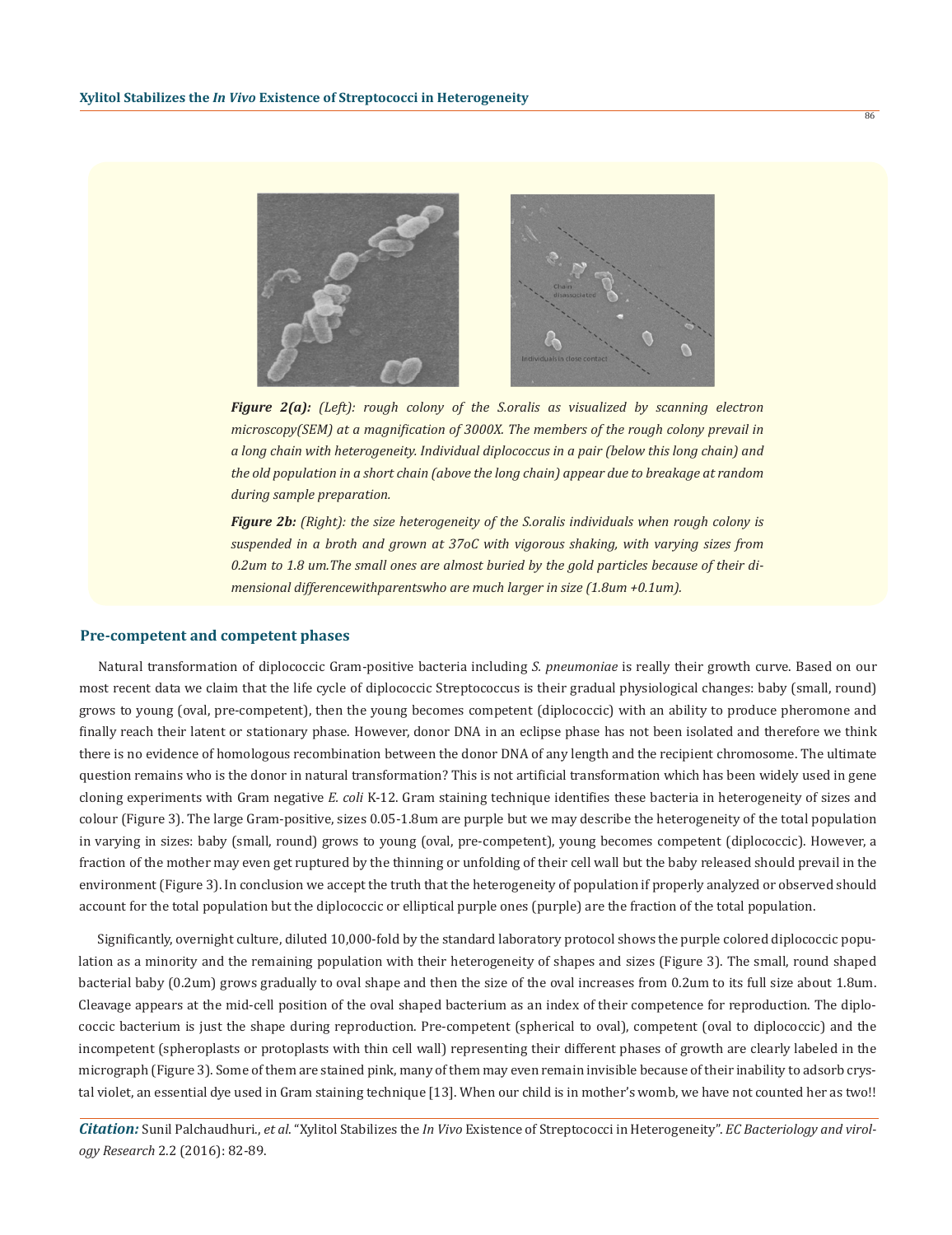

*Figure 3: The sample prepared after 10000 –fold dilution of stationary phase cultures to a lower titer (approximately105/ml) and Gram-stained by the Gram staining technique (modified). Such heterogeneity of S.oralis (a close kin of Pneumocococcus) population is visualized by optical microscopy at 1000X magnification.* 

Our data presented in this work clearly demonstrates that the diplococcic Strep to *coccus* grows in- chains with heterogeneity of their shapes, sizes and colour (purple, pink and colour less) after standard gram-staining technique, although all are originated from the genetically pure diplo *cocci*c Gram-positive bacterium. Obviously, the population in-chain gets ruptured in the course of sample preparation for microscopy and thus the truth has so far been overlooked and/or ignored by the investigators. We conclude the following: a) the diplococcic Strep to cocci grow in a long chain with heterogeneity of colour (pink, purple and pink - purple in combination) and a percentage probably remains colour less, b) the heterogeneity of sizes varies from 0.2um to 1.8um, c) the pink ones have lost peptidoglycan layers either by aging or by growth in 2% Xylitol (irreversibly old) looks extremely fragile, d) thinning of cell wall thickness produces protoplasts via spheroplasts, e) the adult population (competent) that appears deep purple appears to be them in ority of the total population and f) lysis of the population (autolysis) is likely to occur by the too much thinning of cell wall thickness under adverse condition like starvation when grown for 24 hours or longer on blood agar growth medium (Palchaudhuri S, data not included). Similar situation arises if they are grown in the presence of Xylitol (2% or higher concentration). Un folding of the peptide glycan layers (or autolysis) occurs and the peptide glycan layers spread which looks like a mesh around the protoplasts formed. This is not for the pre-competent who still affected. The competent ones are not all equally affected there is a gradient. The percentage of population who are already at the late phase of reproduction, the new born still prevailing in the mother or attached to the mother but shearing force will dissociate them. In fact we see this new population when the overnight cultures are diluted 10000 fold in nutrient broth by pipetting in the laboratory experiment population who has already reached their maturity (Figure 3). In this micrograph some ghosts or spheroplsats are barely seen which indicates the weak interaction of crystal violet and therefore identification may suffer (our unpublished data). Because of their heterogeneity of growth, the population in pre-competent phase may not show any autolysis but may still be affected by phosphorylation but without rupturing presence in the chain of clusters.

### **Discussion**

Because antibiotic resistance has created a crisis in medicine, we have already developed an alternative but preventive therapy because in many cases the patients die before the correct diagnosis of pneumonia caused by the bacterium *S. pneumoniae. For the loss of peptidoglycan layers by thinning (spheroplasts) affects their cleavage formed at mid cell position which constitutes an essential site for the*

*Citation:* Sunil Palchaudhuri., *et al*. "Xylitol Stabilizes the *In Vivo* Existence of Streptococci in Heterogeneity". *EC Bacteriology and virology Research* 2.2 (2016): 82-89.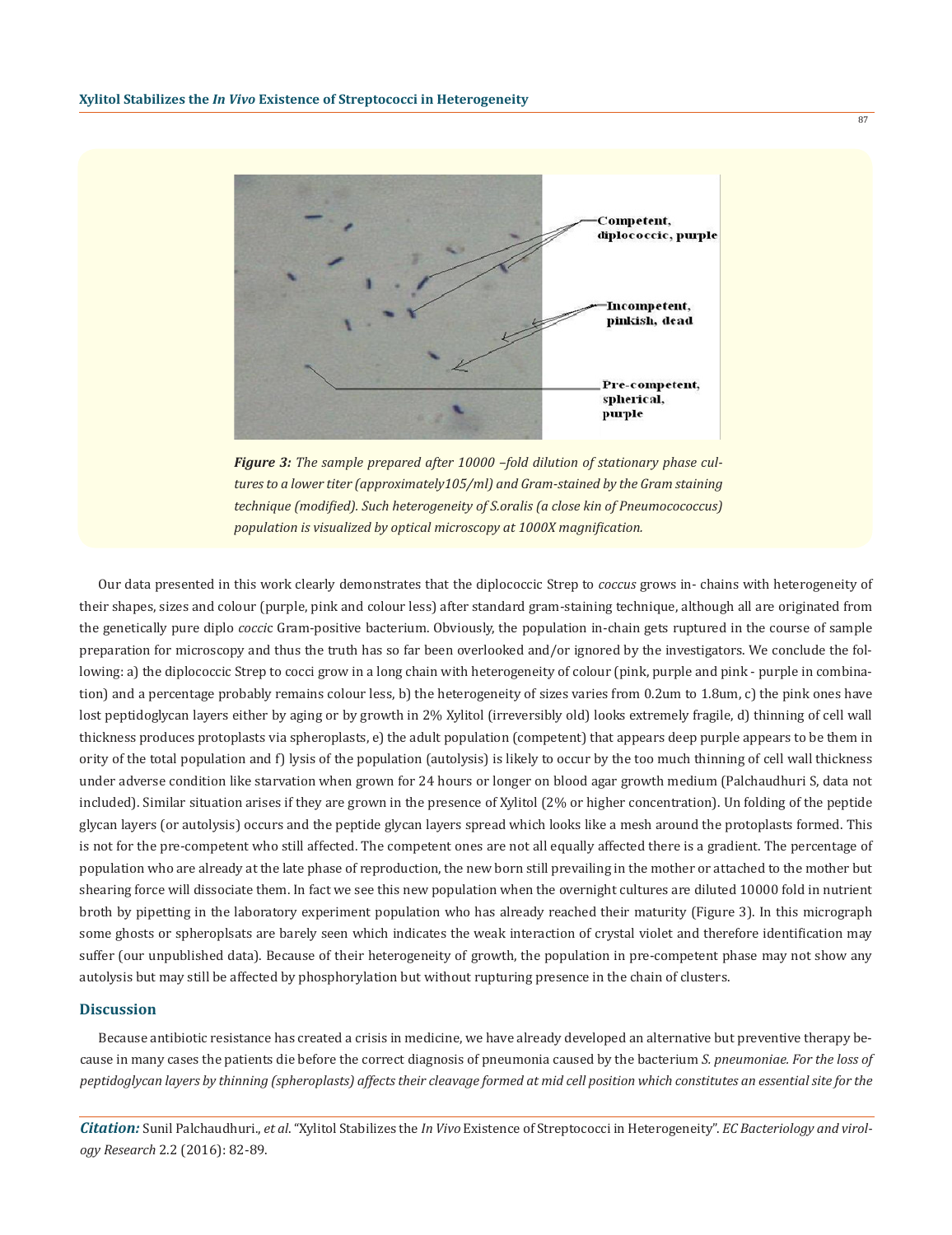PG layers to diverge or bifurcate into septa land peripheral synthesis during bacterial multiplication. Formation of cleavage is initiated at the junction of peripheral and septal synthesis of PG; we think this is an index of the competent phase or adulthood. At this phase they start excreting pheromone under the regulation of two- component signal transduction or/and com genes [8,15]. It appears that *StkP* and PBP2X are both located in the cleavage and both are playing essential roles in the reproduction of bacteria. Growth in the presence of Xylitol affects bacterial cell wall cross- linkage and the spheroplasts are formed. The nutrients in the growth media are also slowly depleted and therefore they face starvation. Lysis of the population with thin cell wall may release some nutrients and feed the young for a short period. Exposure to fluoride at non- bactericidal doses will break them apart and the young will start their growth a fresh but if simultaneously Xylitol is present then the population in growth phase is affected. Obviously, we have to accept that they can't grow synchronously. However, presence of Xylitol is absolutely necessary. How does Xylitol work? The intermediate compound Xylitol phosphate is formed, affects the cell- wall thickness and the cleavage. The orientation of PBP2X and *StkP* is affected and signaling is fully blocked. *Fleurie et al.* have recently identified a protein Map Z at the mid cell position [16]. In agreement with these authors we also believe that the target of ser/thr kinase (*StkP*) which plays a central role in cytokines is and morphogenesis of the *S. pneumoniae.*  Even the competent induced by using synthetic competent stimulating peptide 1 (CSP 1). They have shown that both phosphorylated and the non-phosphorylated forms of Map Z are required for proper positioning of Fts Z -ring formation. However, these authors remain silent a b out bacterial competence and the role of PBP2X but speculates about an interaction with the PG structure at mid cell position (cleavage, or equatorial mark) and becomes visible at the bacterial surface. Phosphorylation of bacterial kinase *StkP* affects bacterial cell division and their regulation via two component signal transduction. Obviously, the functioning of PBP2X and *Stkp* will be affected if they are displaced from their normal location. We have previously shown that the growth of viridians group Streptococci in Xylitol (2%) stops their multiplication in 2-3 hours by stabilizing irreversibly the entire population which grows in heterogeneity. However, we have recently defined their growth curve starting with a pre-competent phase and followed their other phases by measuring OD at 580mu, their colony forming unit (CFU) and their morphology and shapes by both optical and scanning electron microscopy. Many of us are not yet aware of the difference between strains of *E. coli*, K-12 and C in their growth patterns and sensitivity to a single stranded DNA containing phage phiX174.

In a very recent article, *Fleurie* et al. have produced their competent state of the same bacterial population by treating the precompetent cells with synthetic competence stimulating peptide [16]. We have observed the similar situation under *in vivo* growth condition and it leads to a truth that there is no involvement of any exogeneous donor DNA! Such assumption has delayed the subject area and what is worse; many of our investigators like to accept that artificial transformation of *E. coli* K-12 with recombinant DNA is true for natural transformation in Gram positive Streptococci.

### **Conclusion**

The progress of the natural transformation has been delayed because we are biased by the recombinant DNA technology for the period 1970-90 [17]. Many of these investigators are gene cloners who have introduced recombinant DNA (antibiotic resistant plasmids) into the recipient *E. coli* K-12, a gram negative bacterium by the presence of divalent ions and thermal shock. Please note that the natural transformation in Gram positive Streptococci doesn't have any similarity with such artificial transformation. of *E. coli* K-12. Based on our data presented in this article, we like to conclude that *E. coli* K-12 is a strain used in the laboratory of Professor Lederberg used extensively in gene cloning experiments. This is one reason why the growth of *S. pneumoniae* genetics has been delayed. In the absence of this knowledge alternative preventive therapy has not grown even in the presence of antibiotic resistance crisis. In fact, we have recently shown the natural transformation is the growth curve of mitis group of streptococci. They grow in heterogeneity of their growth phases and the entire population can be stabilized if grown in the presence of Xylitol (2% or higher) [4,5,11].